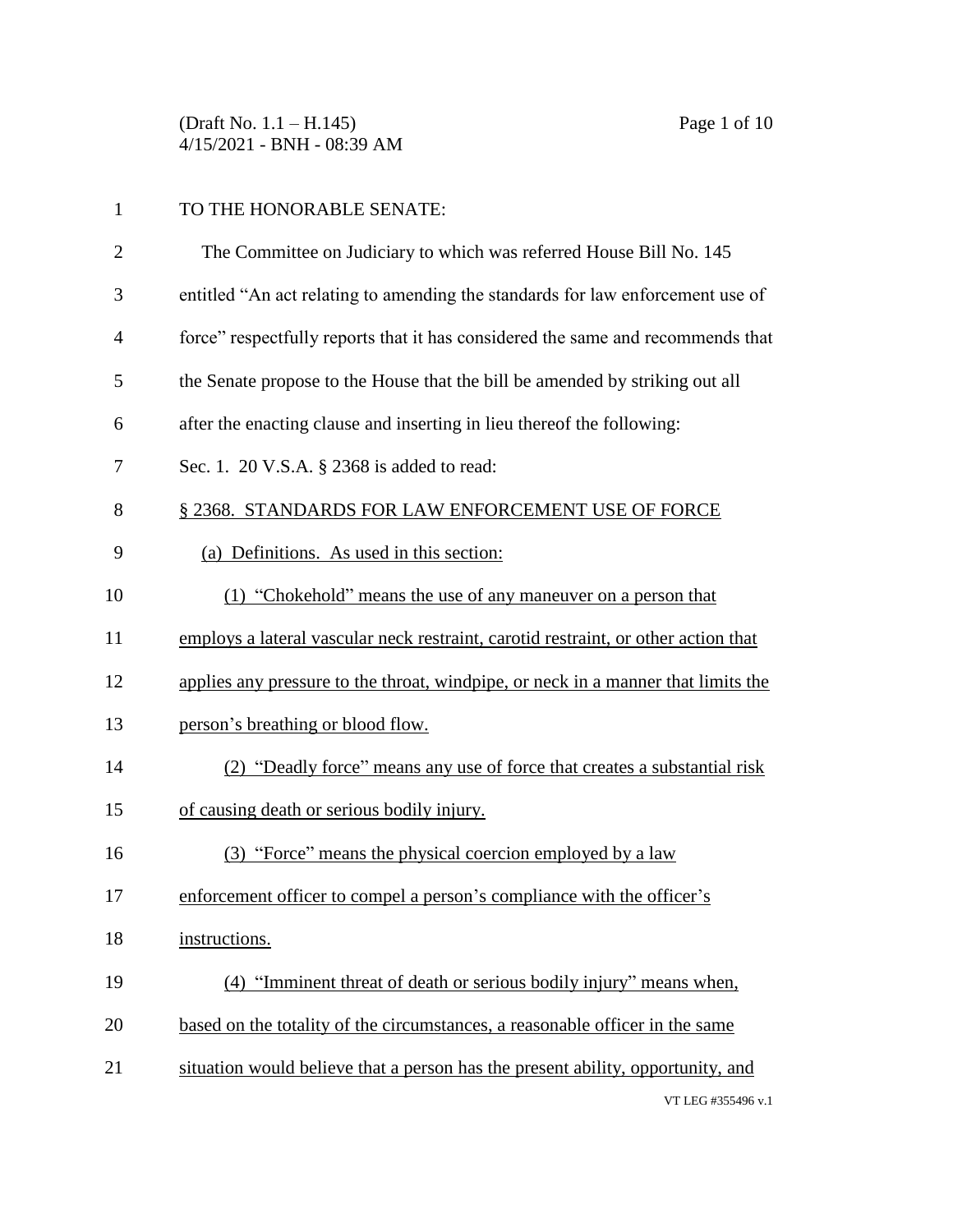(Draft No. 1.1 – H.145) Page 2 of 10 4/15/2021 - BNH - 08:39 AM

| $\mathbf{1}$   | apparent intent to immediately cause death or serious bodily injury to the law     |
|----------------|------------------------------------------------------------------------------------|
| $\overline{2}$ | enforcement officer or another person. An imminent threat is not merely a fear     |
| 3              | of future harm, no matter how great the fear and no matter how great the           |
| $\overline{4}$ | likelihood of the harm, but is one that, from appearances, must be immediately     |
| 5              | addressed and confronted.                                                          |
| 6              | (5) "Law enforcement officer" has the same meaning as in 20 V.S.A.                 |
| 7              | <u>§ 2351a.</u>                                                                    |
| 8              | (6) "Totality of the circumstances" means the conduct and decisions of             |
| 9              | the law enforcement officer leading up to the use of force and all facts known     |
| 10             | to the law enforcement officer at the time, including the conduct of the person    |
| 11             | or persons involved.                                                               |
| 12             | (b) Use of force.                                                                  |
| 13             | (1) Whether the decision by a law enforcement officer to use force was             |
| 14             | objectively reasonable shall be evaluated from the perspective of a reasonable     |
| 15             | officer in the same situation, based on the totality of the circumstances. A law   |
| 16             | enforcement officer's failure to use feasible and reasonable alternatives to       |
| 17             | force shall be a consideration for whether its use was objectively reasonable.     |
| 18             | (2) A law enforcement officer shall use only the force objectively                 |
| 19             | reasonable, necessary, and proportional to effect an arrest, to prevent escape, or |
| 20             | to overcome resistance of a person the officer has reasonable cause to believe     |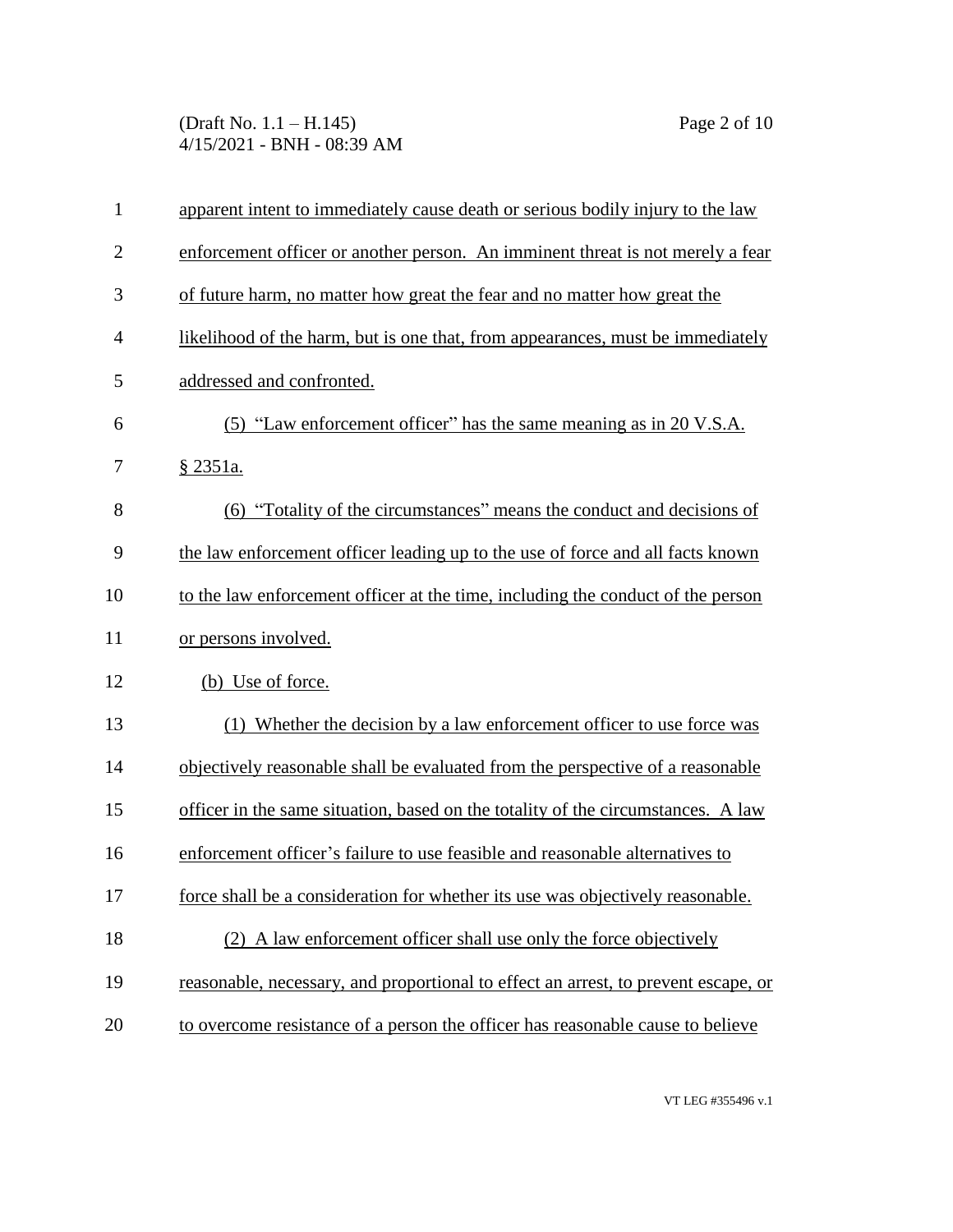## (Draft No. 1.1 – H.145) Page 3 of 10 4/15/2021 - BNH - 08:39 AM

| $\mathbf{1}$   | has committed a crime or to achieve any other lawful law enforcement              |
|----------------|-----------------------------------------------------------------------------------|
| $\overline{2}$ | objective.                                                                        |
| 3              | The authority of law enforcement to use physical force is a serious<br>(3)        |
| $\overline{4}$ | responsibility that shall be exercised judiciously and with respect for human     |
| 5              | rights and dignity and for the sanctity of every human life. Every person has a   |
| 6              | right to be free from excessive use of force by officers acting under authority   |
| 7              | of the State.                                                                     |
| 8              | (4) The decision by a law enforcement officer to use force shall be               |
| 9              | evaluated carefully and thoroughly, in a manner that reflects the gravity of that |
| 10             | authority and the serious consequences of the use of force by law enforcement     |
| 11             | officers, in order to ensure that officers use force consistent with law and with |
| 12             | agency policies.                                                                  |
| 13             | (5) When a law enforcement officer knows that a subject's conduct is              |
| 14             | the result of a medical condition, mental impairment, developmental disability,   |
| 15             | physical limitation, language barrier, drug or alcohol impairment, or other       |
| 16             | factor beyond the subject's control, the officer shall take that information into |
| 17             | account in determining the amount of force appropriate to use on the subject, if  |
| 18             | any.                                                                              |
| 19             | (6) A law enforcement officer who makes or attempts to make an arrest             |
| 20             | need not retreat or desist from his or her efforts by reason of the resistance or |
| 21             | threatened resistance of the person being arrested. A law enforcement officer     |
|                | VT LEG #355496 v.1                                                                |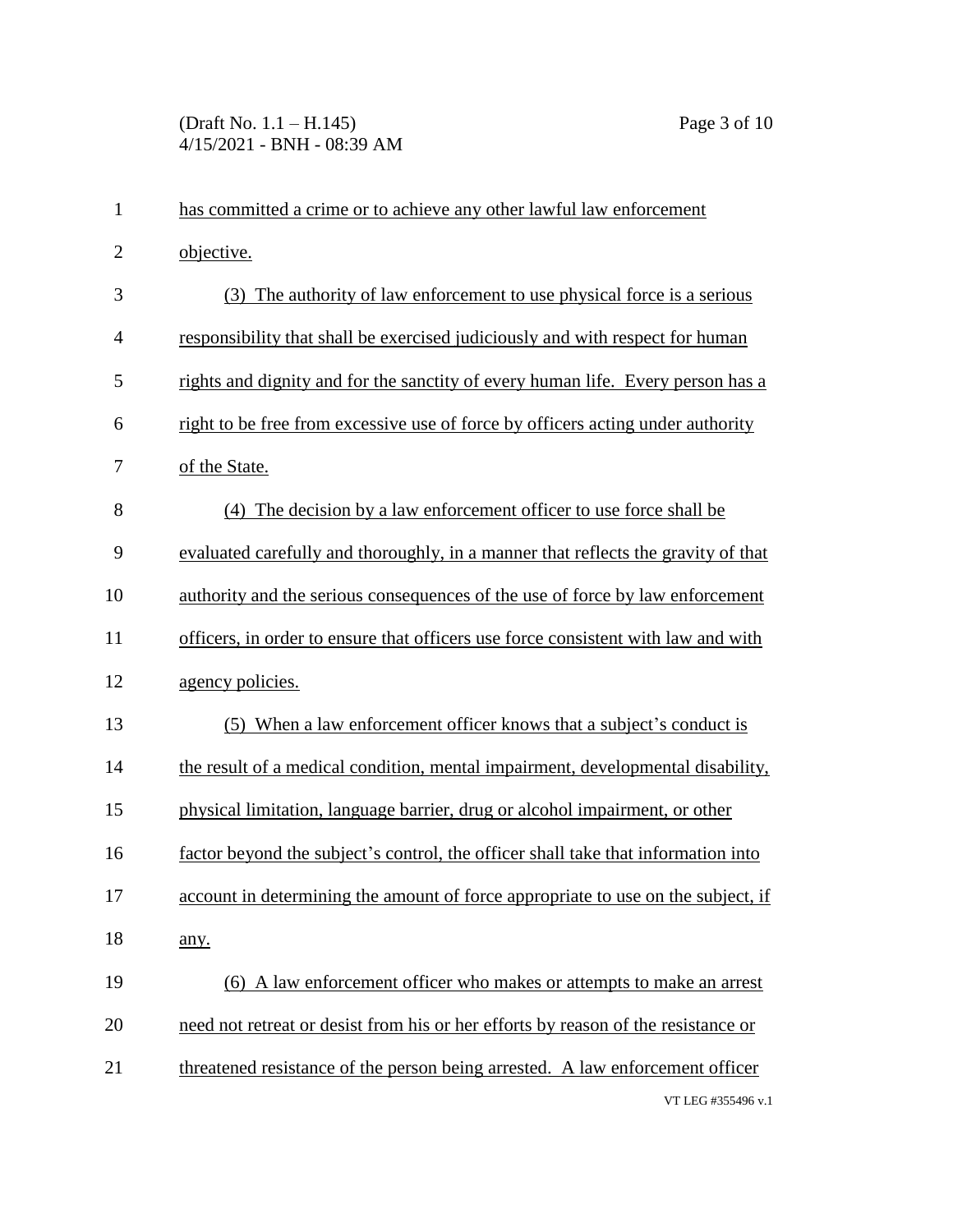(Draft No. 1.1 – H.145) Page 4 of 10 4/15/2021 - BNH - 08:39 AM

| $\mathbf{1}$   | shall not be deemed an aggressor or lose the right to self-defense by the use of   |
|----------------|------------------------------------------------------------------------------------|
| $\overline{2}$ | proportional force if necessary in compliance with subdivision (2) of this         |
| 3              | subsection to effect the arrest or to prevent escape or to overcome resistance.    |
| $\overline{4}$ | For the purposes of this subdivision, "retreat" does not mean tactical             |
| 5              | repositioning or other de-escalation tactics.                                      |
| 6              | (7) A law enforcement officer has a duty to intervene when the officer             |
| 7              | observes another officer using a chokehold on a person.                            |
| 8              | (c) Use of deadly force.                                                           |
| 9              | (1) A law enforcement officer is justified in using deadly force upon              |
| 10             | another person only when, based on the totality of the circumstances, such         |
| 11             | force is objectively reasonable and necessary to:                                  |
| 12             | (A) defend against an imminent threat of death or serious bodily                   |
| 13             | injury to the officer or to another person; or                                     |
| 14             | (B) apprehend a fleeing person for any felony that threatened or                   |
| 15             | resulted in death or serious bodily injury if the officer reasonably believes that |
| 16             | the person will cause death or serious bodily injury to another unless             |
| 17             | immediately apprehended.                                                           |
| 18             | (2) The use of deadly force is necessary when, given the totality of the           |
| 19             | circumstances, an objectively reasonable law enforcement officer in the same       |
| 20             | situation would conclude that there was no reasonable alternative to the use of    |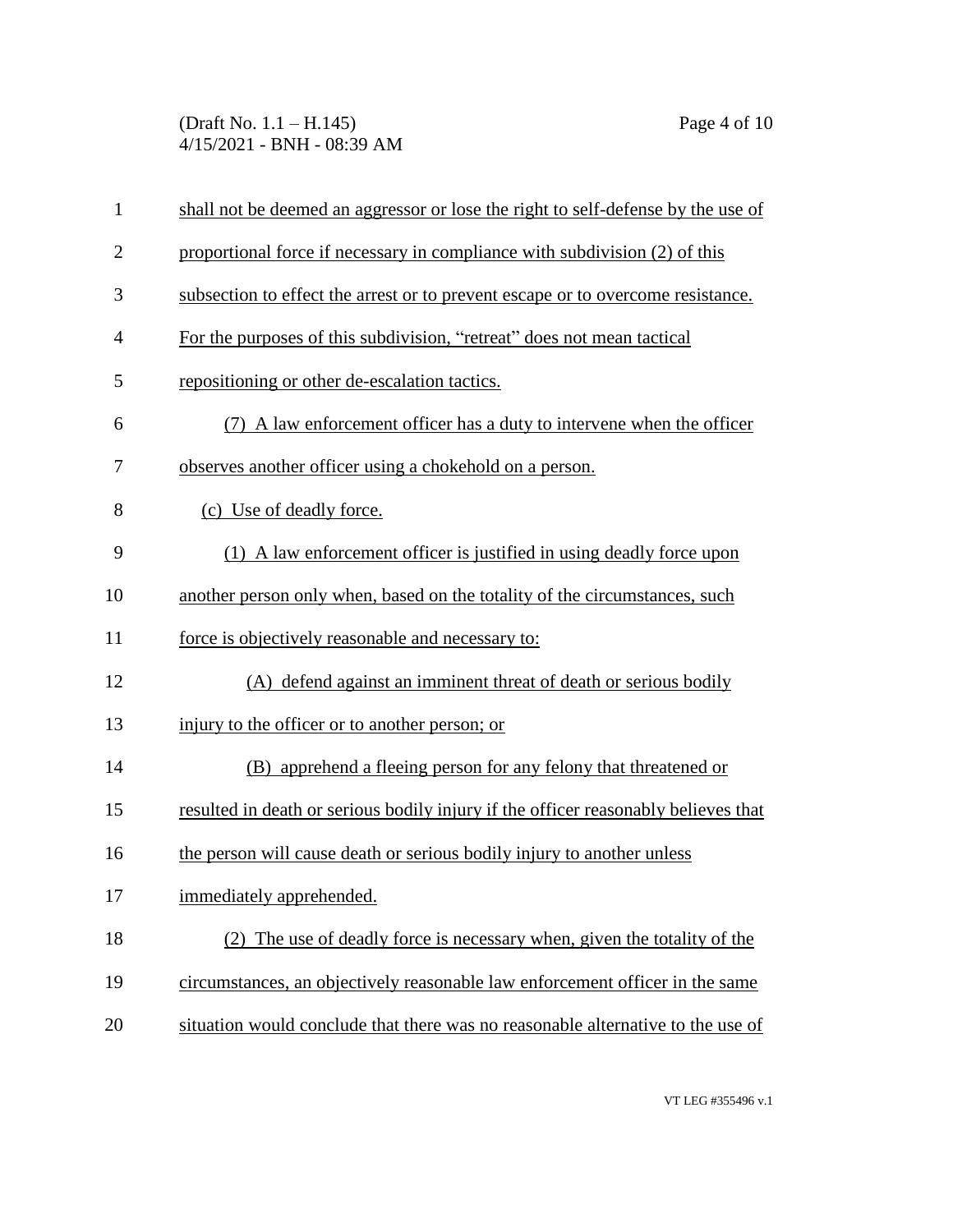(Draft No. 1.1 – H.145) Page 5 of 10 4/15/2021 - BNH - 08:39 AM

| $\mathbf{1}$   | deadly force that would prevent death or serious bodily injury to the officer or |
|----------------|----------------------------------------------------------------------------------|
| $\overline{2}$ | to another person.                                                               |
| 3              | (3) A law enforcement officer shall cease the use of deadly force as soon        |
| $\overline{4}$ | as the subject is under the officer's control or no longer poses an imminent     |
| 5              | threat of death or serious bodily injury to the officer or to another person.    |
| 6              | (4) A law enforcement officer shall not use deadly force against a               |
| 7              | person based on the danger that person poses to himself or herself if an         |
| 8              | objectively reasonable officer would believe the person does not pose an         |
| 9              | imminent threat of death or serious bodily injury to the law enforcement         |
| 10             | officer or to another person.                                                    |
| 11             | (5) When feasible, a law enforcement officer shall, prior to the use of          |
| 12             | force, make reasonable efforts to identify himself or herself as a law           |
| 13             | enforcement officer and to warn that deadly force may be used.                   |
| 14             | (6) A law enforcement officer shall not use a chokehold on a person              |
| 15             | unless deadly force is justified pursuant to subdivisions $(1)$ – $(4)$ of this  |
| 16             | subsection.                                                                      |
| 17             | Sec. 2. 13 V.S.A. § 1032 is amended to read:                                     |
| 18             | § 1032. LAW ENFORCEMENT USE OF PROHIBITED RESTRAINT                              |
| 19             | <b>CHOKEHOLDS</b>                                                                |
| 20             | (a) As used in this section:                                                     |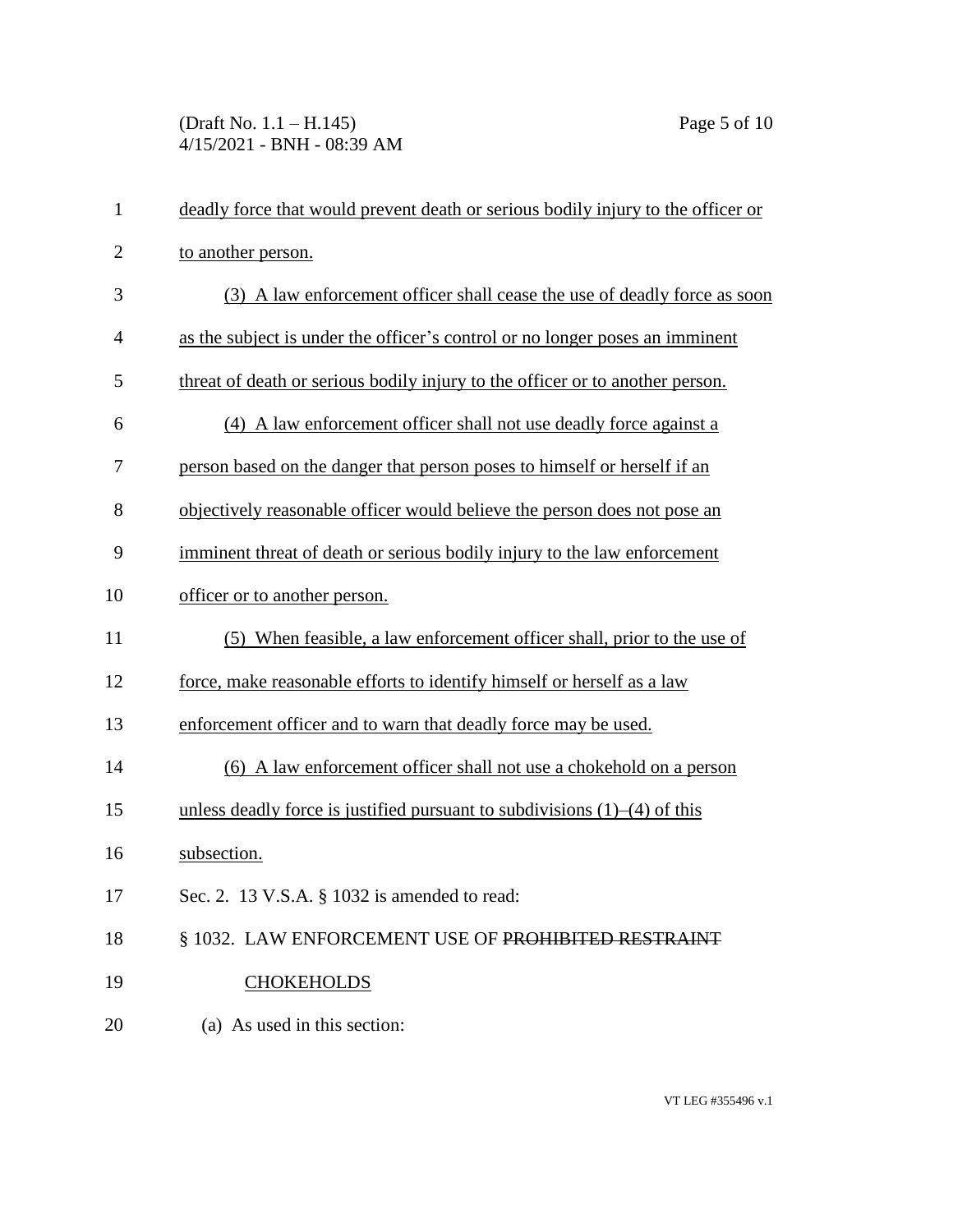## (Draft No. 1.1 – H.145) Page 6 of 10 4/15/2021 - BNH - 08:39 AM

| $\mathbf{1}$   | (1) "Law enforcement officer" shall have has the same meaning as in                |
|----------------|------------------------------------------------------------------------------------|
| $\overline{2}$ | 20 V.S.A. § 2351a.                                                                 |
| 3              | (2) "Prohibited restraint" means the use of any maneuver on a person               |
| $\overline{4}$ | that applies pressure to the neck, throat, windpipe, or carotid artery that may    |
| 5              | prevent or hinder breathing, reduce intake of air, or impede the flow of blood     |
| 6              | or oxygen to the brain "Chokehold" means the use of any maneuver on a              |
| 7              | person that employs a lateral vascular neck restraint, carotid restraint, or other |
| 8              | action that applies any pressure to the throat, windpipe, or neck in a manner      |
| 9              | that limits the person's breathing or blood flow.                                  |
| 10             | (3) "Serious bodily injury" shall have has the same meaning as in                  |
| 11             | section 1021 of this title.                                                        |
| 12             | (b) A law enforcement officer acting in the officer's capacity as law              |
| 13             | enforcement who employs a prohibited restraint chokehold on a person in            |
| 14             | violation of 20 V.S.A. § 2368(c)(6) that causes serious bodily injury to or        |
| 15             | death of the person shall be imprisoned for not more than 20 years or fined not    |
| 16             | more than \$50,000.00, or both.                                                    |
| 17             | Sec. 3. 20 V.S.A. $\S$ 2358(g) is amended to read:                                 |
| 18             | (g) The Council shall not offer or approve any training on the use of a            |
| 19             | prohibited restraint chokehold as defined in section 2401 of this chapter,         |
| 20             | except for training designed to identify and prevent the use of prohibited         |
| 21             | restraints chokeholds.                                                             |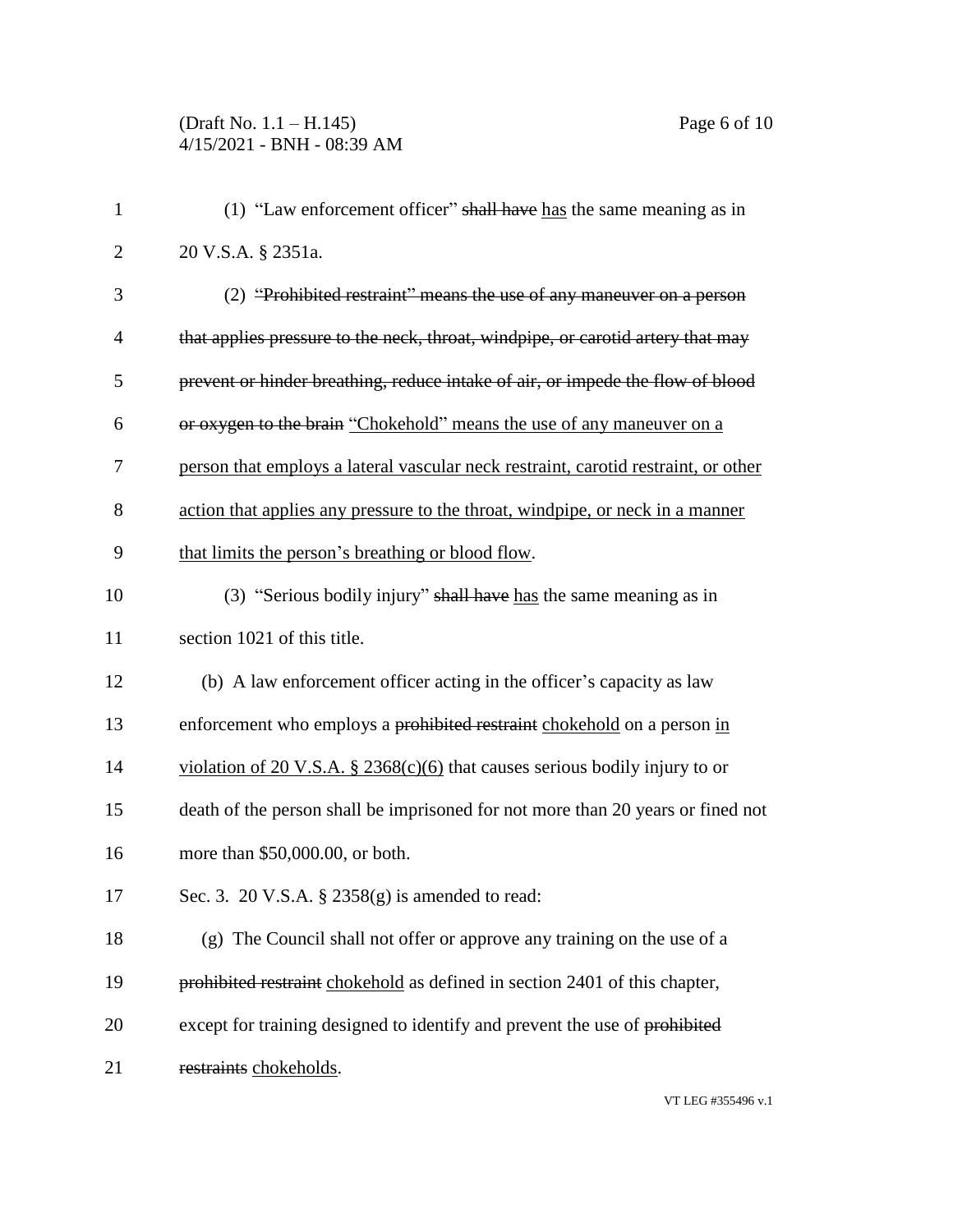(Draft No. 1.1 – H.145) Page 7 of 10 4/15/2021 - BNH - 08:39 AM

| $\mathbf{1}$   | Sec. 4. 13 V.S.A. § 2305 is amended to read:                                           |
|----------------|----------------------------------------------------------------------------------------|
| $\overline{2}$ | § 2305. JUSTIFIABLE HOMICIDE                                                           |
| 3              | If a person kills or wounds another under any of the circumstances                     |
| $\overline{4}$ | enumerated below, he or she shall be guiltless:                                        |
| 5              | (1) in the just and necessary defense of $\overline{his}$ or her the person's own life |
| 6              | or the life of his or her husband, wife the person's spouse, parent, child,            |
| 7              | brother, sister, master, mistress, servant sibling, guardian, or ward; or              |
| 8              | (2) in the <u>forceful or violent</u> suppression of a person attempting to            |
| 9              | commit murder, sexual assault, aggravated sexual assault, burglary <i>into an</i>      |
| 10             | occupied dwelling, as defined in subdivision 1201(b)(2) of this title, or              |
| 11             | robbery, with force or violence; or                                                    |
| 12             | $(3)$ in the case of a eivil officer; or a military officer or private soldier         |
| 13             | when lawfully called out to suppress riot or rebellion, or to prevent or suppress      |
| 14             | invasion, or to assist in serving legal process, in suppressing opposition against     |
| 15             | him or her in the just and necessary discharge of his or her duty law                  |
| 16             | enforcement officer as defined in 20 V.S.A. $\S$ 2351(a) using force in                |
| 17             | compliance with 20 V.S.A. § 2368(b)(1), (2), and (5) or deadly force in                |
| 18             | compliance with 20 V.S.A. § 2368(c)(1)–(4) and (6).                                    |
| 19             | Sec. 5. 20 V.S.A. § 2401 is amended to read:                                           |
| 20             | § 2401. DEFINITIONS                                                                    |
| 21             | As used in this subchapter:                                                            |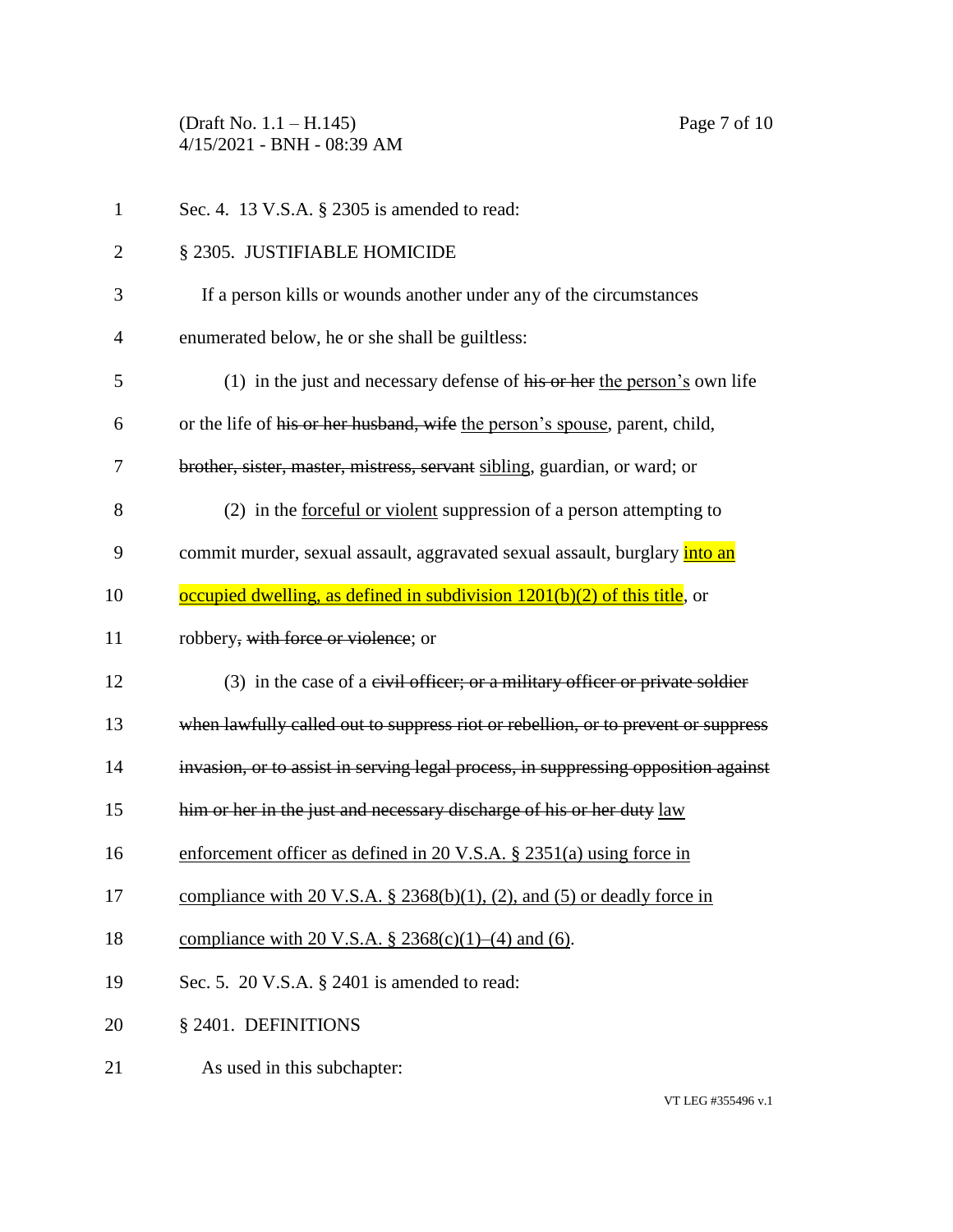| $\mathbf{1}$   | * * *                                                                            |
|----------------|----------------------------------------------------------------------------------|
| $\overline{2}$ | (2) "Category B conduct" means gross professional misconduct                     |
| 3              | amounting to actions on duty or under authority of the State, or both, that      |
| $\overline{4}$ | involve willful failure to comply with a State-required policy or substantial    |
| 5              | deviation from professional conduct as defined by the law enforcement            |
| 6              | agency's policy or if not defined by the agency's policy, then as defined by     |
| 7              | Council policy, and shall include:                                               |
| 8              | (A) sexual harassment involving physical contact or misuse of                    |
| 9              | position;                                                                        |
| 10             | (B) misuse of official position for personal or economic gain;                   |
| 11             | (C) excessive use of force under authority of the State, first offense;          |
| 12             | (D) biased enforcement;                                                          |
| 13             | (E) use of electronic criminal records database for personal, political,         |
| 14             | or economic gain;                                                                |
| 15             | (F) placing a person in a prohibited restraint chokehold;                        |
| 16             | (G) failing to intervene and report to a supervisor when the officer             |
| 17             | observes another officer placing a person in a prohibited restraint chokehold or |
| 18             | using excessive force.                                                           |
| 19             | * * *                                                                            |
| 20             | (7) "Prohibited restraint" means the use of any maneuver on a person             |
| 21             | that applies pressure to the neck, throat, windpipe, or carotid artery that may  |
|                | VT LEG #355496 v.1                                                               |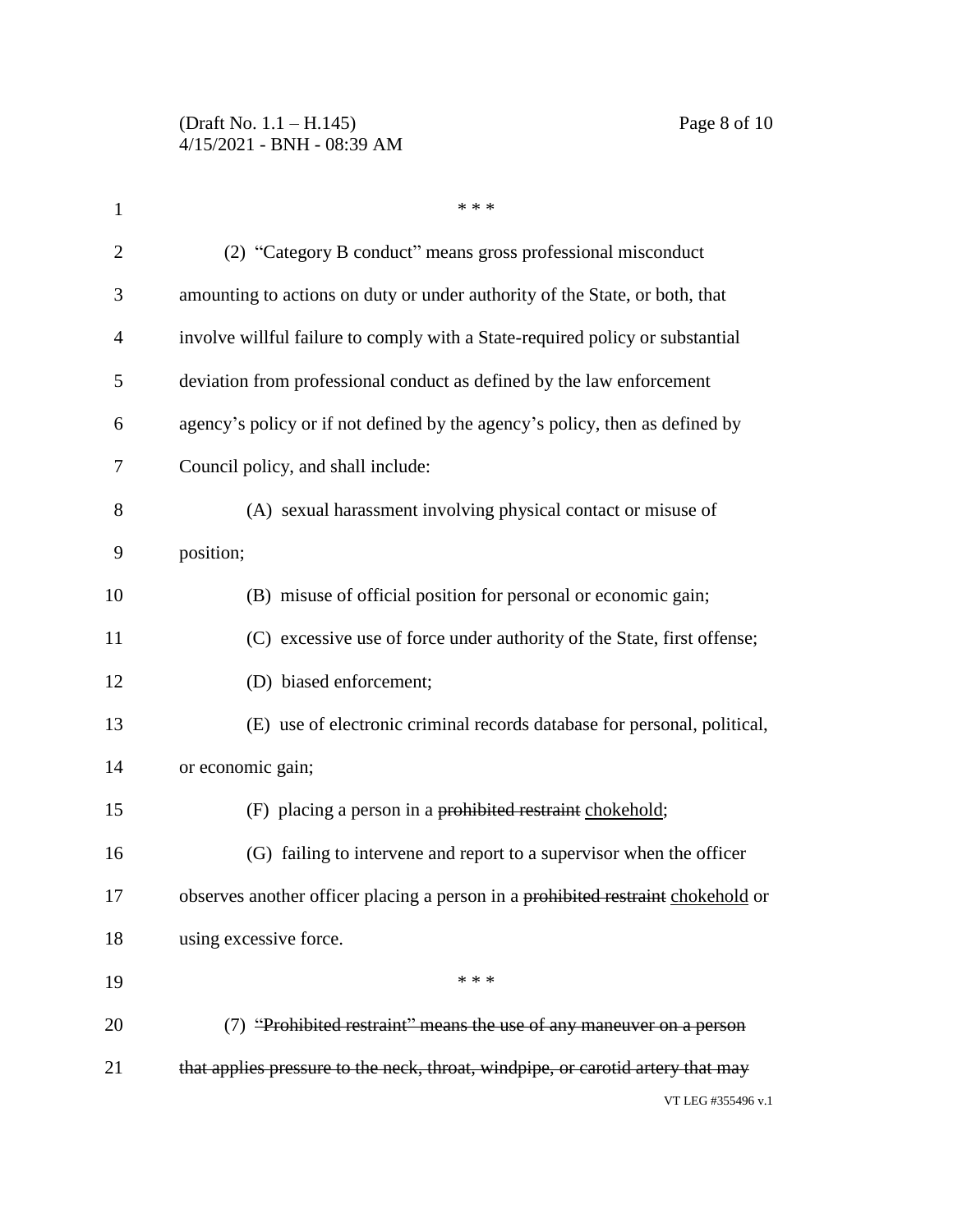(Draft No. 1.1 – H.145) Page 9 of 10 4/15/2021 - BNH - 08:39 AM

| $\mathbf{1}$   | prevent or hinder breathing, reduce intake of air, or impede the flow of blood     |
|----------------|------------------------------------------------------------------------------------|
| $\mathbf{2}$   | or oxygen to the brain "Chokehold" means the use of any maneuver on a              |
| 3              | person that employs a lateral vascular neck restraint, carotid restraint, or other |
| $\overline{4}$ | action that applies any pressure to the throat, windpipe, or neck in a manner      |
| 5              | that limits the person's breathing or blood flow.                                  |
| 6              | Sec. 6. 20 V.S.A. § 2407 is amended to read:                                       |
| 7              | § 2407. LIMITATION ON COUNCIL SANCTIONS; FIRST OFFENSE OF                          |
| 8              | <b>CATEGORY B CONDUCT</b>                                                          |
| 9              | (a) Category B conduct; first offense. If a law enforcement agency                 |
| 10             | conducts a valid investigation of a complaint alleging that a law enforcement      |
| 11             | officer committed a first offense of Category B conduct, the Council shall take    |
| 12             | no action, except that the Council may take action for a first offense under       |
| 13             | subdivision $2401(2)(C)$ (excessive use of force under authority of the State),    |
| 14             | $2401(2)(F)$ (placing a person in a prohibited restraint chokehold), or            |
| 15             | $2401(2)(G)$ (failing to intervene and report to a supervisor when an officer      |
| 16             | observes another officer placing a person in a prohibited restraint chokehold or   |
| 17             | using excessive force) of this chapter.                                            |
| 18             | * * *                                                                              |
| 19             | Sec. 7. REPEALS                                                                    |